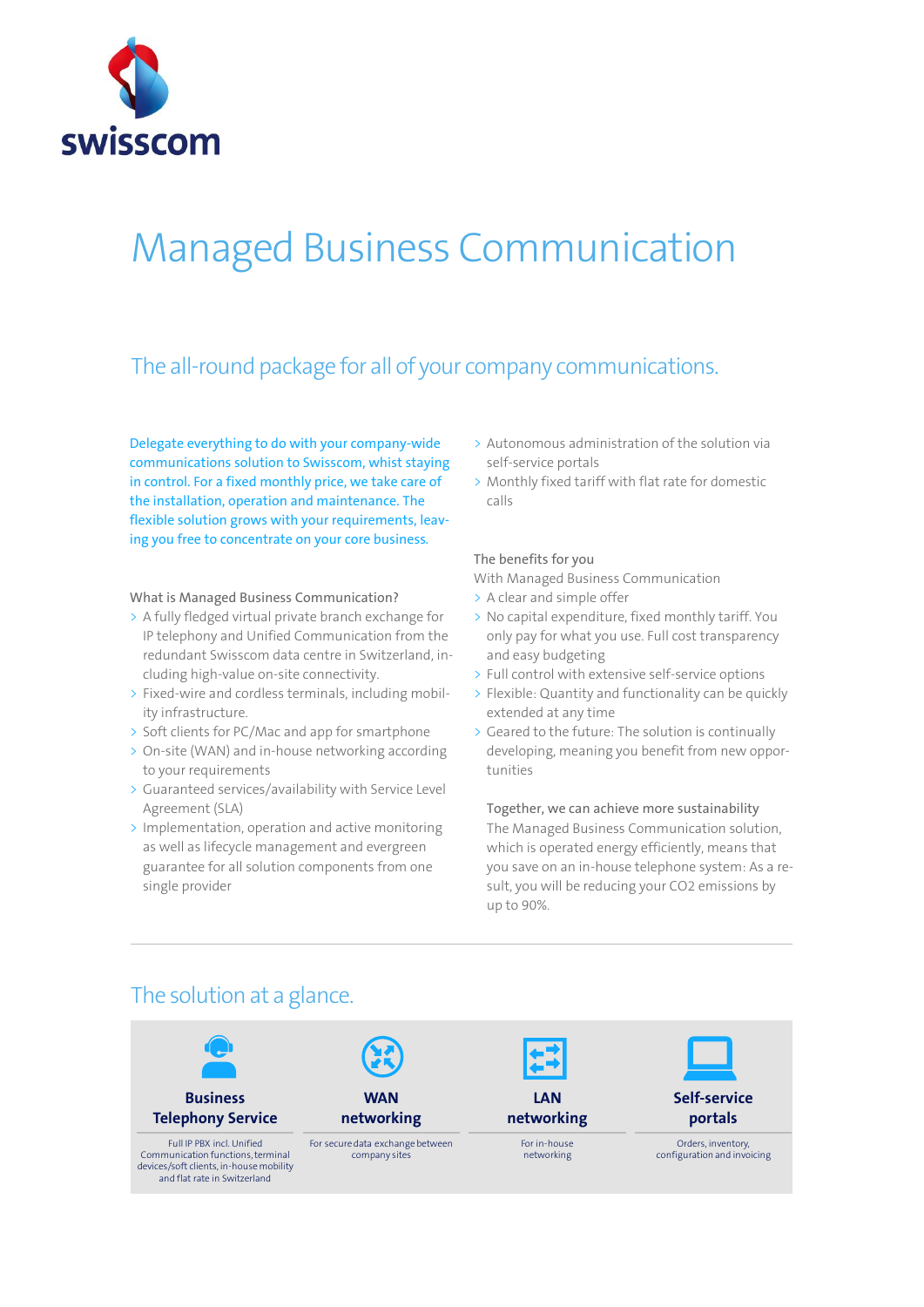## Facts & Figures

#### **Your advantages at a glance**



#### **Join the digital future with Swisscom**

Visionary companies are using the opportunities of digitisation to prepare themselves for the future. As a telecommunications and IT company, Swisscom also has to tackle these new challenges every day. New areas of business have to be developed, without jeopardising the quality of existing services. We consider it our task to help you seize the opportunities offered by digitisation and to protect you from risks (security). As a partner, Swisscom provides you with the best network infrastructure, secure data storage, reliable project management, successful implementation and a whole host of innovative solutions.

#### **Welcome to the Swisscom Community**

For more information or to get in touch with our experts, visi[t swisscom.ch/mbc](https://www.swisscom.ch/de/business/enterprise/angebot/communication-and-collaboration/communication-and-collaboration/managed-business-communication.html)